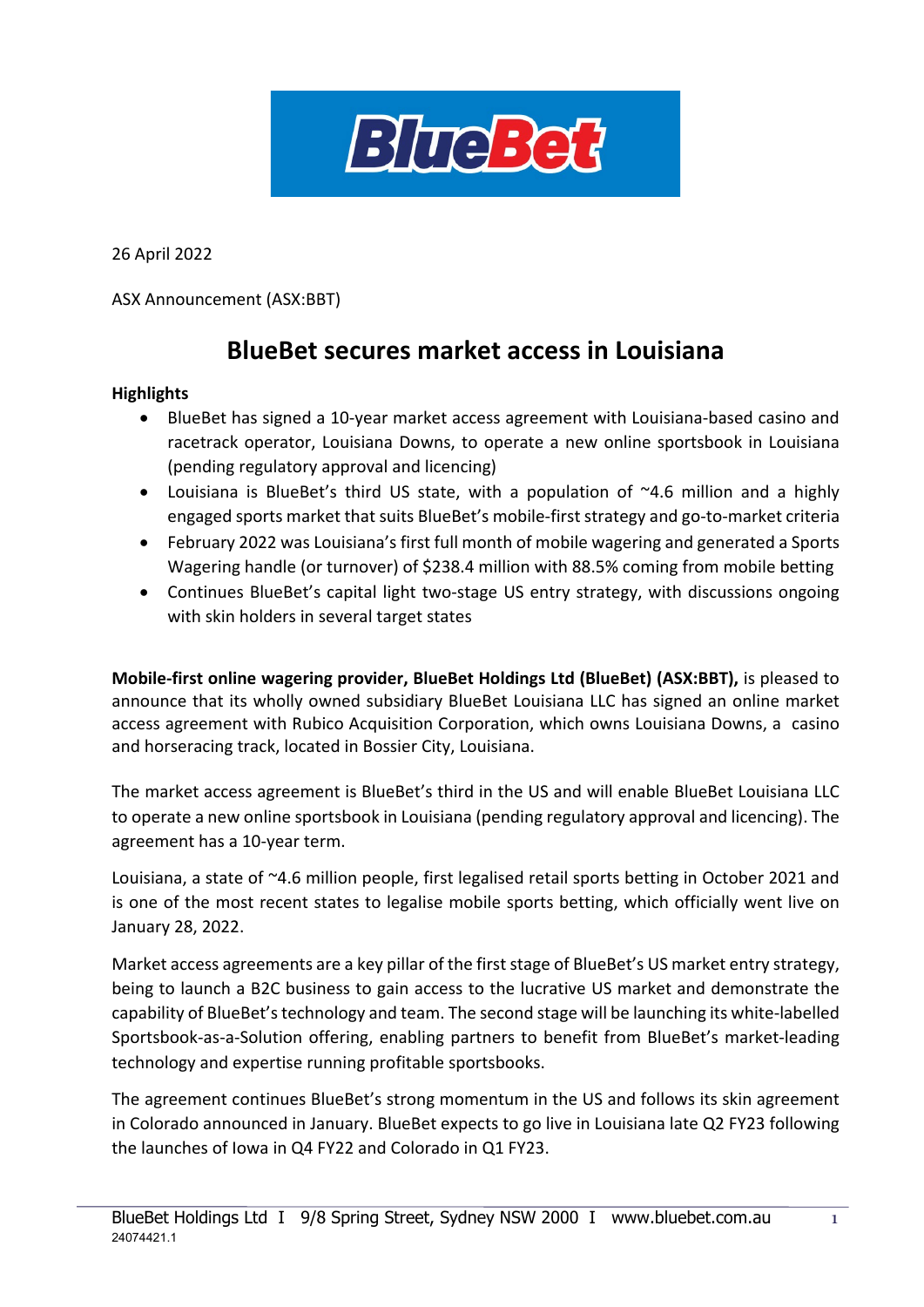BlueBet remains in commercial discussions with skin holders in several other target states and is assessing up to ten further states where sports betting is legal but not yet operational.

#### **BlueBet Chief Executive Officer, Bill Richmond, commented:**

*"Louisiana is a sports mad state and we're excited to partner with Louisiana Downs to bring bettors in Louisiana a unique mobile-first sports betting experience.*

*"This is our third market access agreement and continues our strong momentum in the US, and we're confident that our capital light strategy is the right one to drive our long-term success in the US, an emerging global sports betting juggernaut.*

*"We look forward to continuing to demonstrate our technical capability, digital focus and experience in building and scaling sports betting platforms ahead of introducing our Sportsbookas-a-solution offering to the US market which will be a game changer for BlueBet."*

**--END—** 

#### **AUTHORISATION**

This announcement has been authorised for lodgement to the ASX by the BlueBet Board of **Directors** 

### **For further information, please contact:**

**Investor Enquiries Media Enquiries** Darren Holley **Jack Gordon** CFO Citadel-MAGNUS

[investor@bluebet.com.au](mailto:Billr@bluebet.com.au) [jgordon@citadelmagnus.com](mailto:jgordon@citadelmagnus.com)